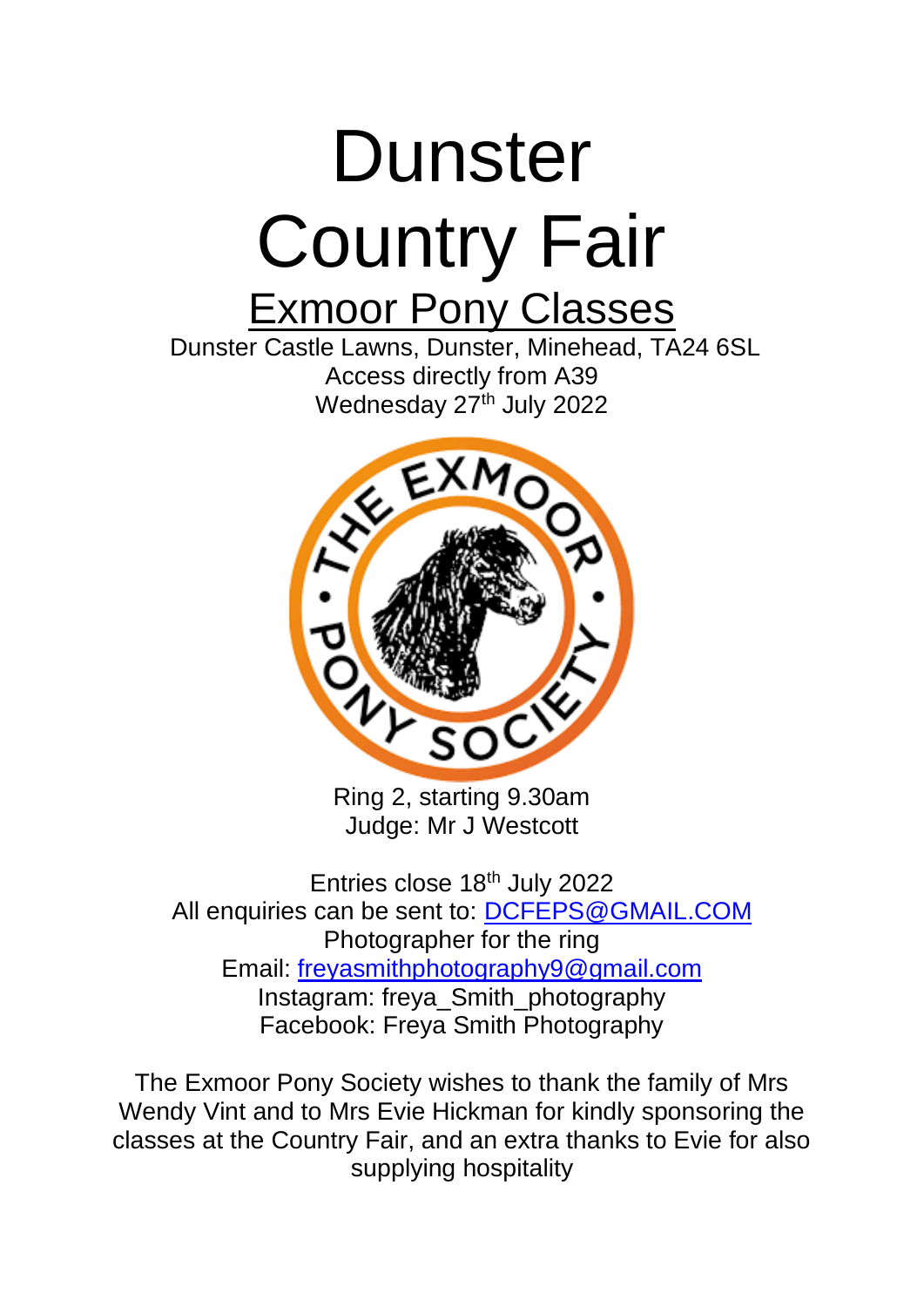- Class 1: 4 years and over, inhand stallion
- Class 2: 4 years and over, inhand Geldings
- Class 3: 4 years and over, inhand Mares with or without foal at foot

Class 3a: Best foal. *Foal must be at least three weeks of age on the day of the show*

## *Rosette to the best Veteran (16 years and over)*

Class 4: 2 and 3 year olds; colt, filly or geldings. *Class may be spilt if significant entries*

#### *Rosette for best 3 year old Rosette for best 2 year old*

Class 5: Yearlings; colt, filly or geldings

Inhand Championship *1 st and 2nd prize winners in classes 1, 2 and 3*

Inhand Youngstock Championship *1 st and 2nd prize winners in classes 4 and 5*

- Class 6: Breeders/owners pairs inhand
- Class 7: Novice and Junior Ridden

*Pony not to have won prize money of £15 or more at the time of close of entries, pony to be ridden in a snaffle bridle. A pony ridden by a junior member of the Exmoor Pony Society, who has not attained their 14th Birthday before the1st of January 2022.*

## *Rosette to highest place Novice Rosette to highest place Junior*

Class 8: Open Ridden

Ridden Championship *1 st and 2nd prize winners in classes 7 and 8*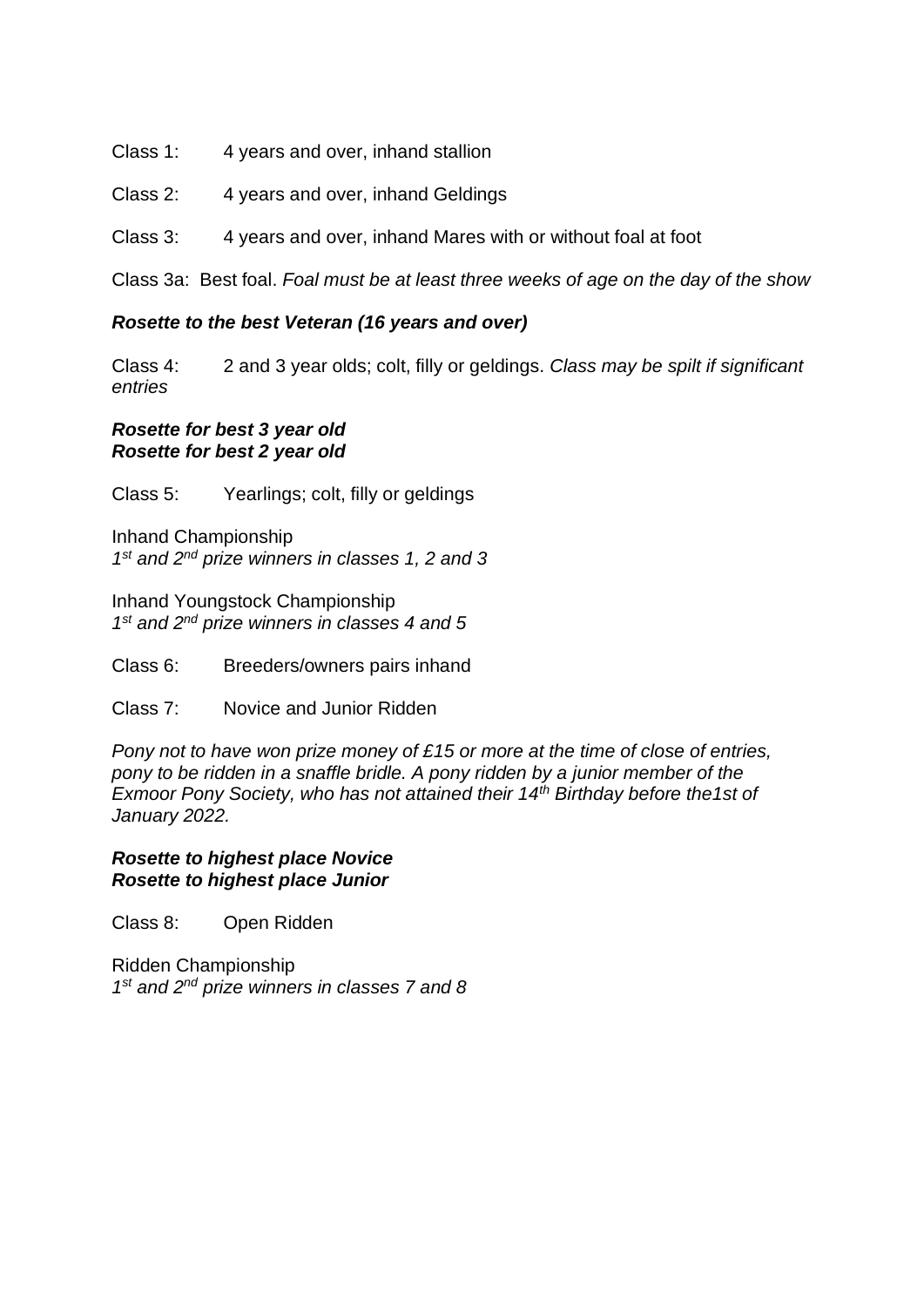## **The Tawbitts Shield**

The judges at the Dunster Country Fair will be awarding points to the pony deemed most child friendly. This is not an award for the ability of the pony, but rather it's character and suitability as a child's pony. A rosette will be awarded to the handler/rider (aged 16 or under) at the show. The winner will go forward to compete for the Tawbitts Shield.

## **Best rider over the age of 21**

Bottle of Champagne to the best rider over the age 21 in loving memory of Mr Toby Hickman.

## **Best under 18**

Best rider under 18 will be award for the Marion Williams award.

## **The Exmoor Pony of the Year In Hand Qualifier**

The highest placed Exmoor Pony Inhand (Both Senior and Youngstock). The final will take place at Rugby RC.

## **Champion Youngstock**

Exmoor Pony Society 'Exmoor Pony of the Year' qualifying rosette and card will be awarded to the highest placed Exmoor Youngstock.

## **Champion senior**

Exmoor Pony Society 'Exmoor Pony of the Year' qualifying rosette and card will be awarded to the highest placed Exmoor Senior.

## **Champion ridden**

Exmoor Pony Society 'Exmoor Pony of the Year' qualifying rosette and card will be awarded to the highest placed ridden Exmoor.

## **The Exmoor Pony of the Year Ridden Qualifier**

Ridden champion will qualify for 'The Exmoor Pony of the Year' and the Exmoor Pony Society will offer a special qualifying rosette and card. The final will take place at Rugby RC.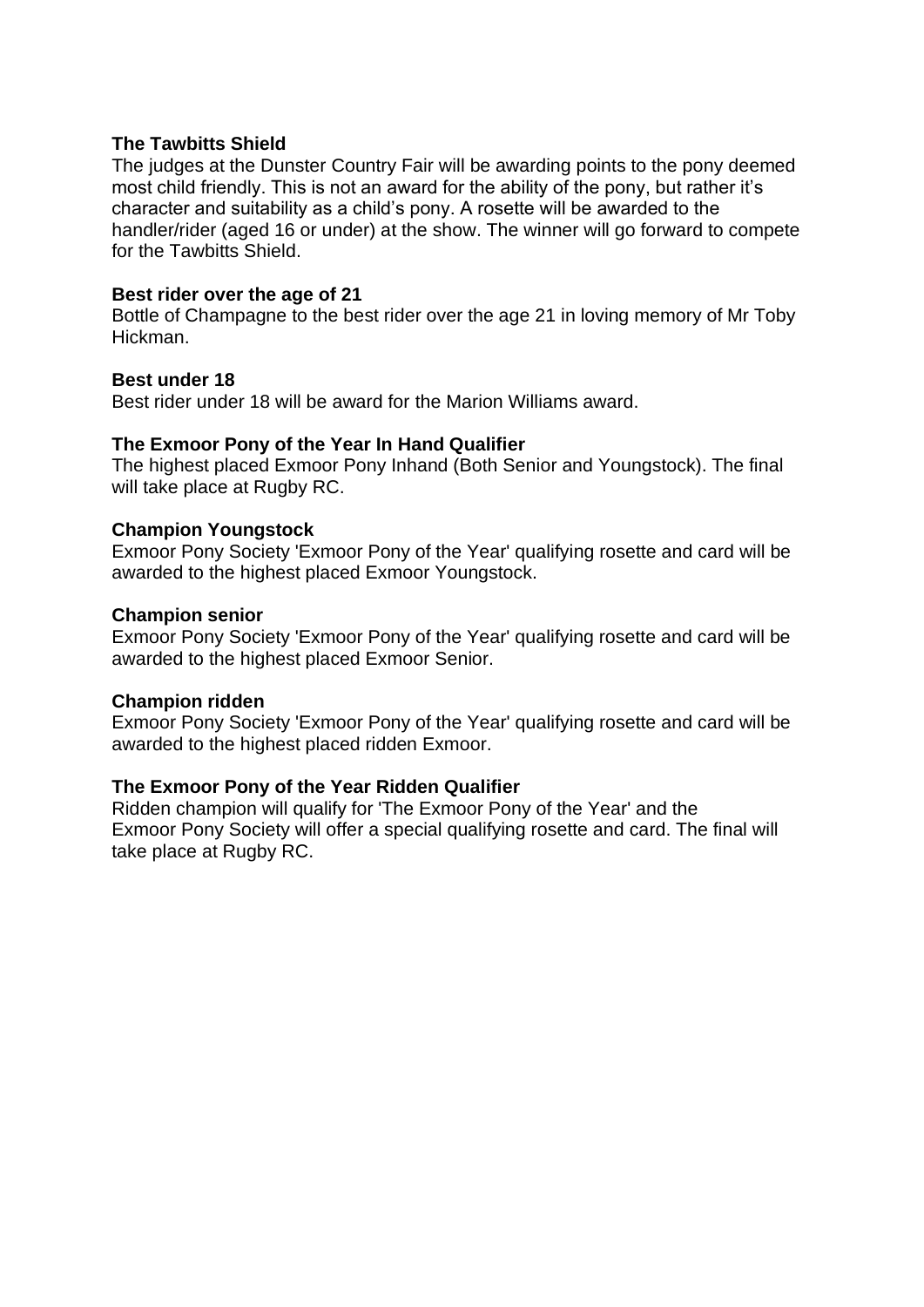## **Rules:**

Due to recent events, its highly recommended that all equine attending the Dunster Country Fair show be vaccinated for Equine Influenza.

All children of 14 and under must wear a correctly fitted safety hat when leading ponies in the ring and when in the collecting ring.

All ponies must be registered in section 1 of the Exmoor Pony Stud book.

All stallions and colts, 3 years and over, must be in possession of a National Pony Society or appropriate breed society stallion licence.

STALLION BADGES MUST BE CLEARLY DISPLAYED AT ALL TIMES ON ALL ENTIRE MALES.

Brood mares must be 4 years and over.

All foals that accompany a mare in the ring, must be at least three weeks old on the day of the show.

No spurs to be worn in any ridden classes.

No schooling whips longer than 30".

No assistance outside the ring

The judge's decision is final.

Dunster Country Show and/or the Exmoor Pony society accepts no responsibility for any form of loss, damage or injury incurred by competitors, horses, spectators or property on the show ground.